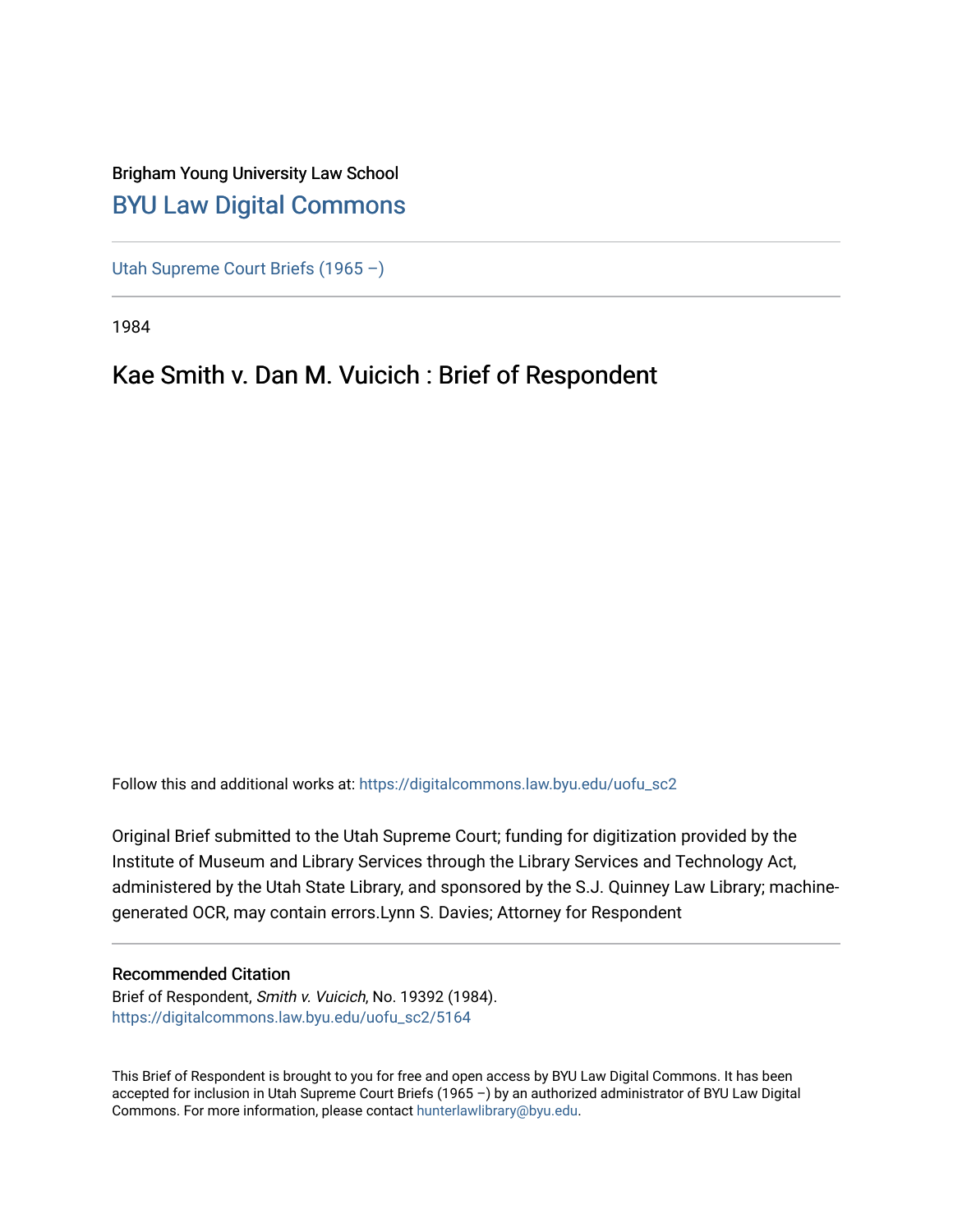## IN THE SUPREME COURT

#### OF THE STATE OF UTAH

| KAE SMITH,      |    |                   |
|-----------------|----|-------------------|
| Appellant,      | :  |                   |
| VS.             | ¥. | Case No.<br>19392 |
| DAN M. VUICICH, | :  |                   |
| Respondent.     |    |                   |

## BRIEF OF RESPONDENT VUICICH

Lynn S. Davies RICHARDS, BRANDT, MILLER & NELSON CSB Tower 50 South Main Suite 700 P.O. Box 2465 Salt Lake City, UT 84110 (801) 531-1777 Attorneys for Respondent

Robert B. Hanson 965 East 4800 South Suite 2 Salt Lake City, UT 84117  $(801) 262 - 8915$ Attorney for Appellant

Clerk, Supreme Court, Utal

MAY 81984

**FILE**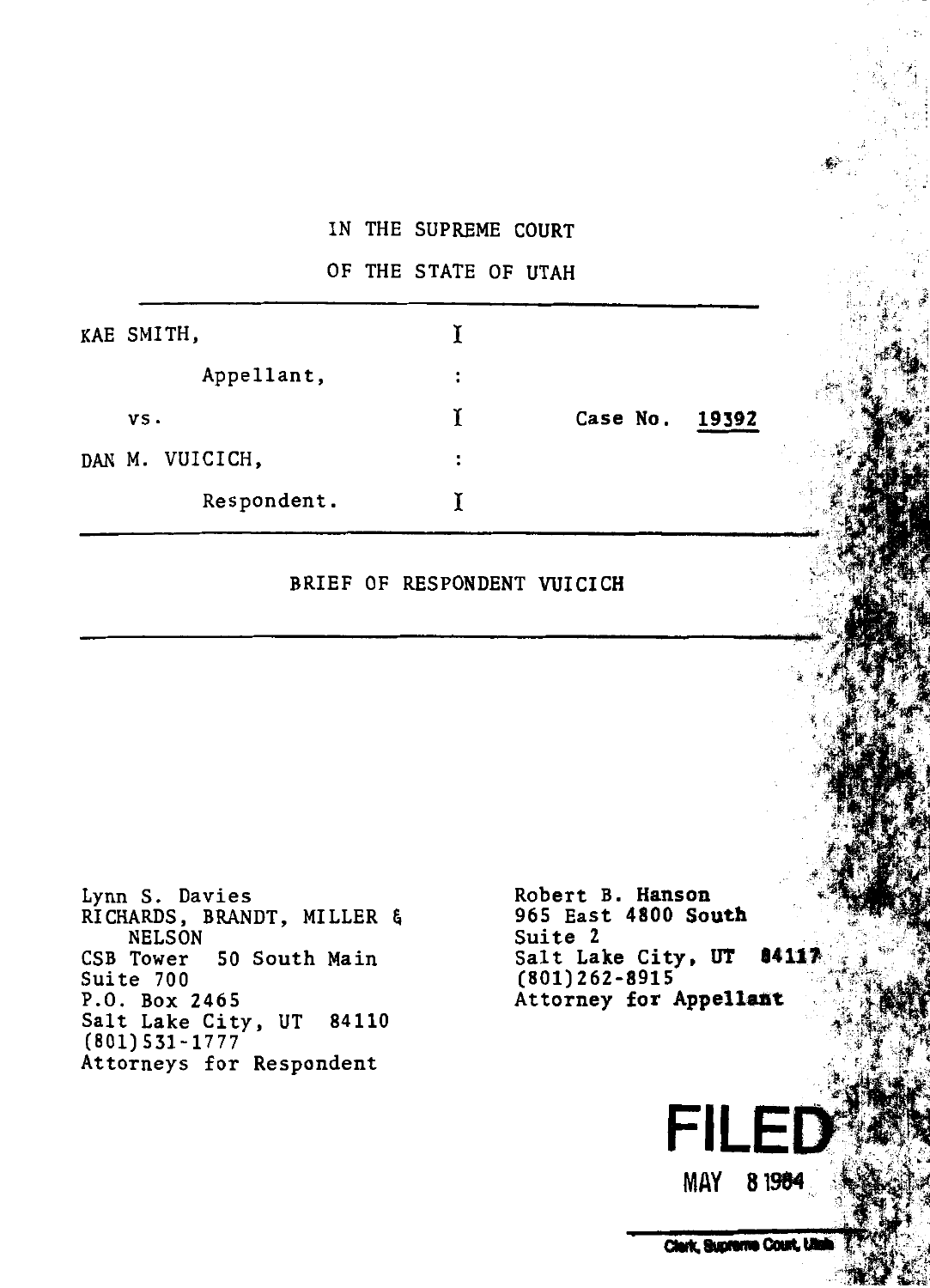#### IN THE SUPREME COURT

## OF THE STATE OF UTAH

| KAE SMITH,      |                      |                |  |
|-----------------|----------------------|----------------|--|
| Appellant,      | $\ddot{\cdot}$       |                |  |
| vs.             | L                    | Case No. 19392 |  |
| DAN M. VUICICH, | $\ddot{\phantom{a}}$ |                |  |
| Respondent.     |                      |                |  |

### BRIEF OF RESPONDENT VUICICH

Lynn S. Davies RICHARDS, BRANDT, MILLER & NELSON CSB Tower 50 South Main Suite 700 P.O. Box 2465 Salt Lake City, UT 84110 (801) 531-1777 Attorneys for Respondent

Robert B. Hanson 965 East 4800 South Suite 2 Salt Lake City, UT 84117 (801)262-8915 Attorney for Appellant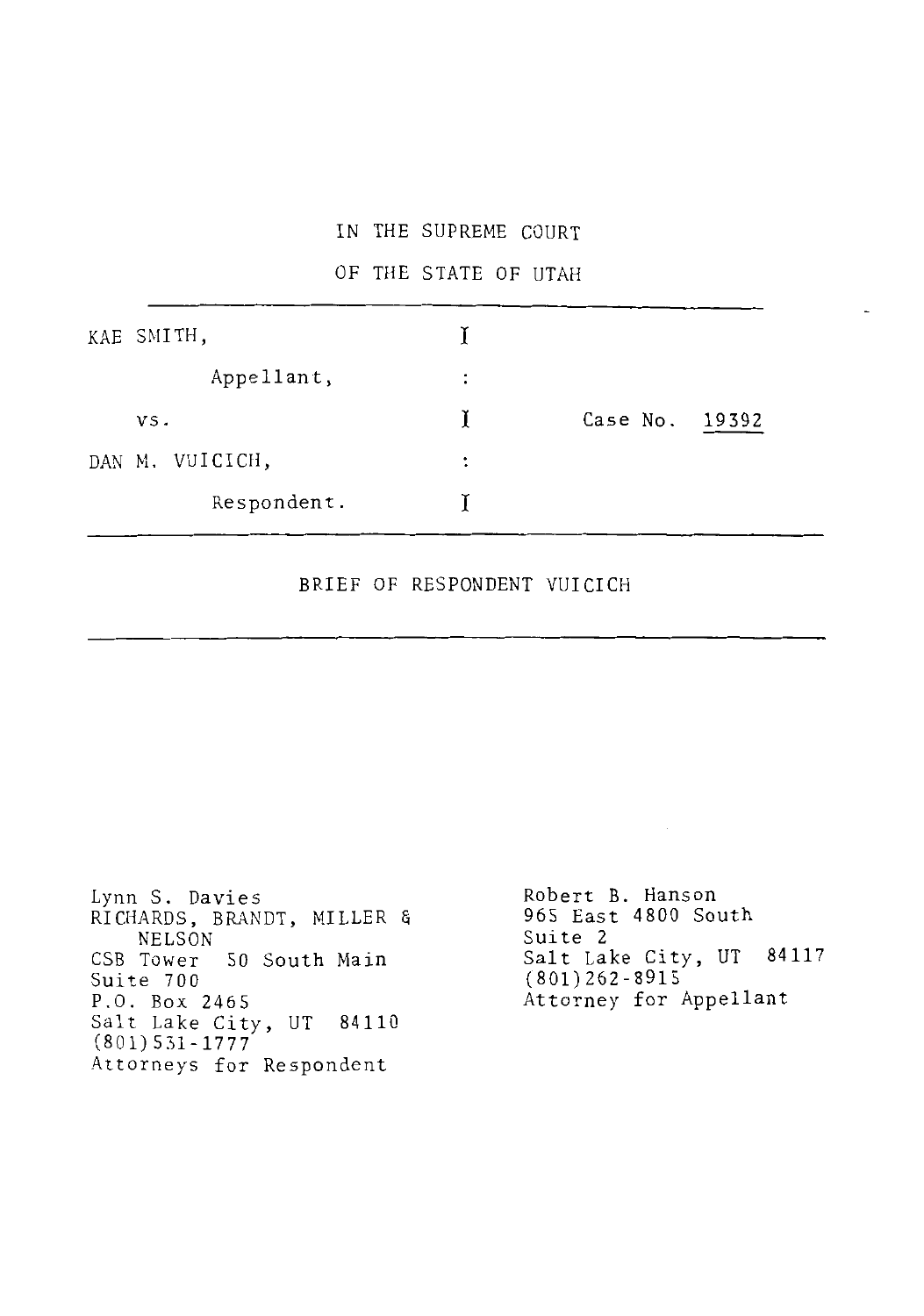# TABLE OF CONTENTS

|           |                                                                                                                                                      | Page           |
|-----------|------------------------------------------------------------------------------------------------------------------------------------------------------|----------------|
|           |                                                                                                                                                      |                |
|           | Disposition in Trial Court                                                                                                                           | 1              |
|           |                                                                                                                                                      | 1              |
|           |                                                                                                                                                      | $\overline{c}$ |
|           |                                                                                                                                                      | $\overline{c}$ |
| Point I   |                                                                                                                                                      |                |
|           | Appellant Is Precluded From Raising,<br>For the First Time on Appeal, The<br>Defense of Failure to State a Claim<br>Upon Which Relief Can Be Granted | $\overline{c}$ |
| Point II  |                                                                                                                                                      |                |
|           | Respondent's Counterclaim Did State A<br>Claim For Abuse of Process Upon Which<br>Relief Could Be Granted                                            | 4              |
| Point III |                                                                                                                                                      |                |
|           | The Evidence At Trial Fully Supported<br>Respondent's Claim For Abuse of Process,<br>Including An Improper Purpose On The                            |                |
|           | Part of Appellant                                                                                                                                    | 6              |
|           |                                                                                                                                                      | 10             |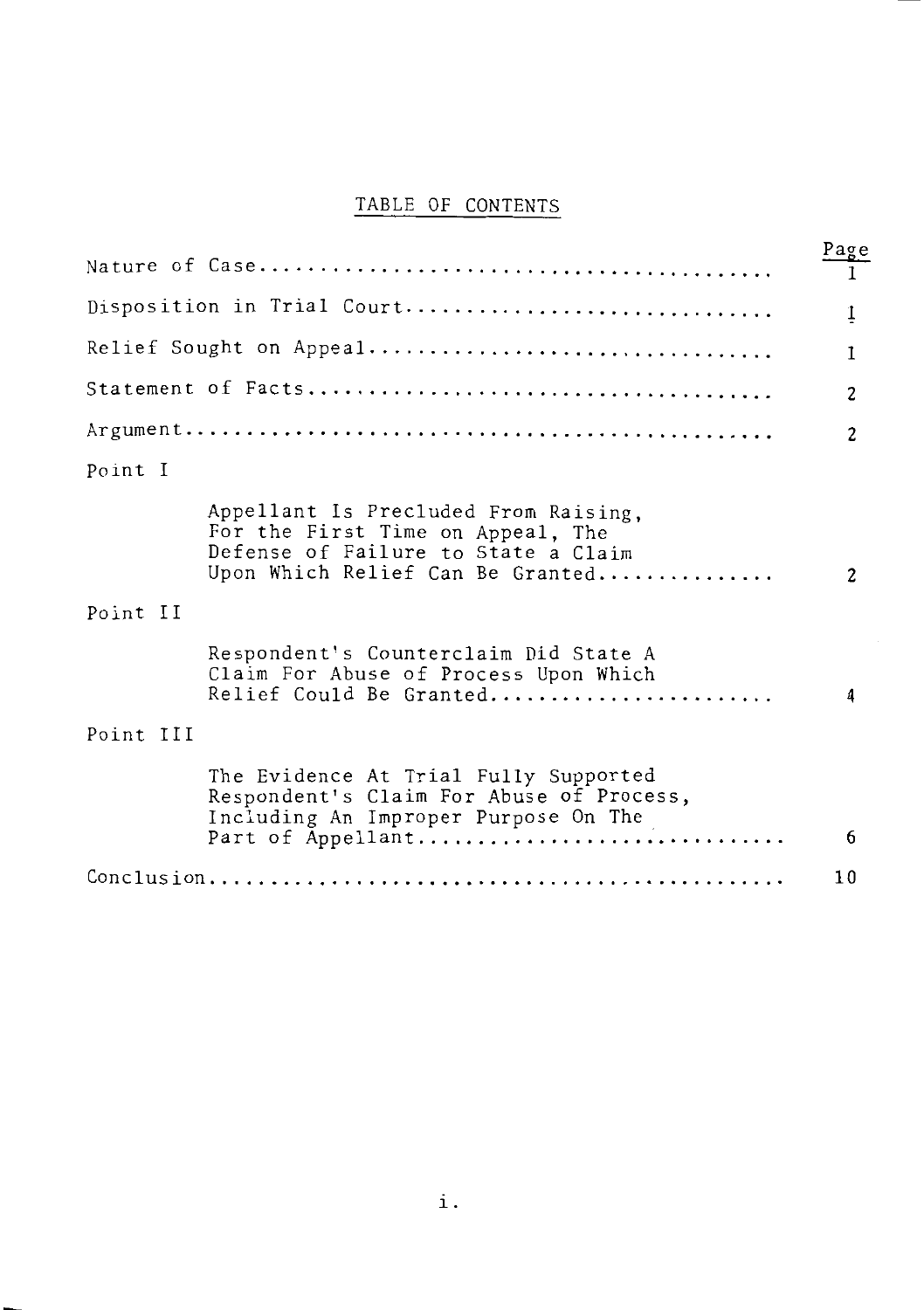# TABLE OF CASES

T  $\bar{1}$ 

¥.  $\overline{\phantom{a}}$  $\bar{t}$ 

 $\bar{1}$ 

 $Page$ </u>

| Leigh Furniture and Carpet Co. v. Isom,      |                  |
|----------------------------------------------|------------------|
| TABLE OF AUTHORITIES                         |                  |
|                                              |                  |
| Rule 8(a), Utah Rules of Civil Procedure     | 5 <sup>1</sup>   |
| Rule 9(b), Utah Rules of Civil Procedure     | 5 <sub>1</sub>   |
| Rule 12(h), Utah Rules of Civil Procedure    | 2, 3, 7<br>4, 11 |
| Rule 15(b), Utah Rules of Civil Procedure    | $3 \mid$         |
| W. Prosser, Law of Torts §121 (4th ed. 1971) | 4, 5             |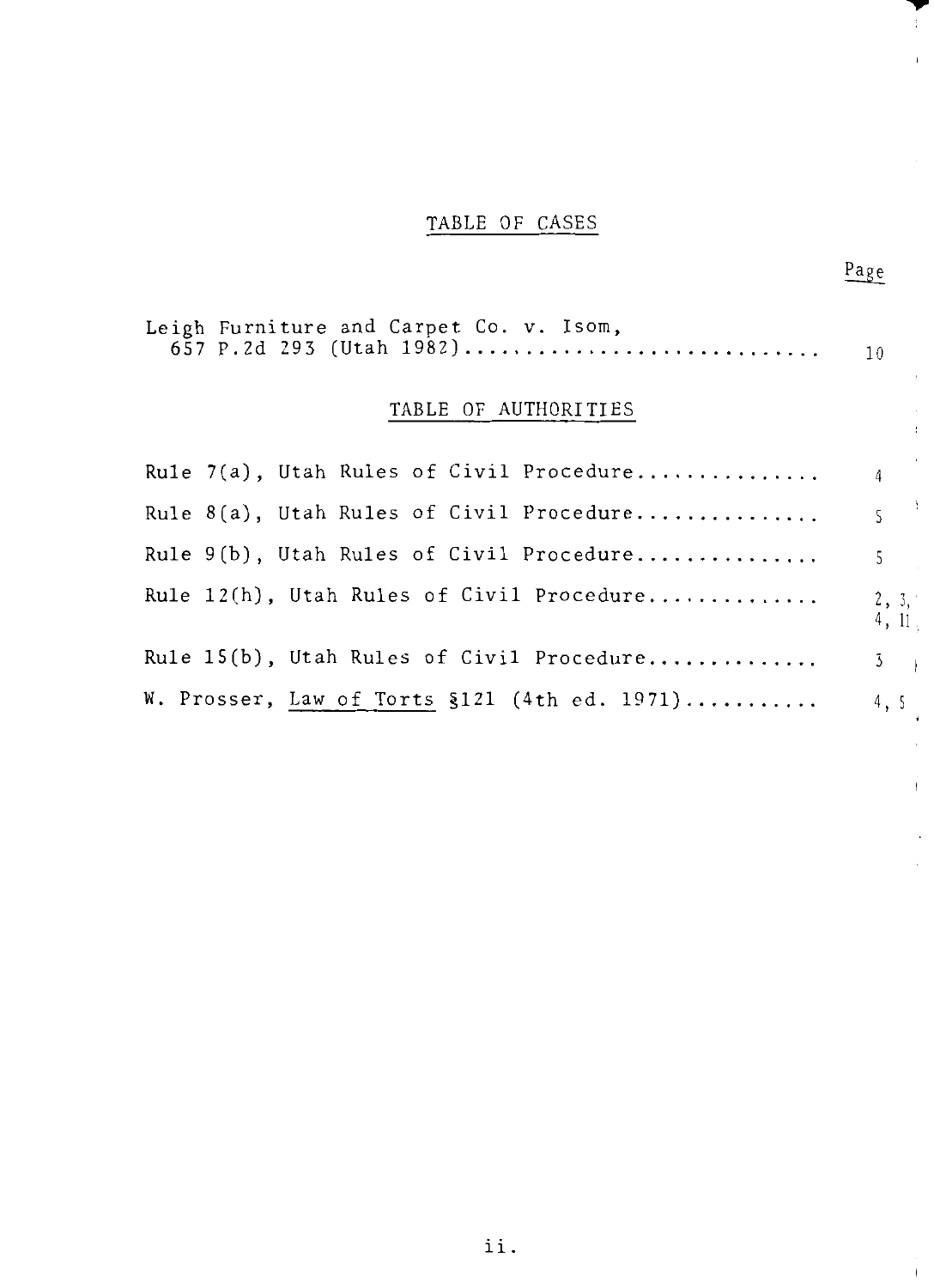#### IN THE SUPREME COURT

OF THE STATE OF UTAH

| KAE SMITH,      |                |          |       |
|-----------------|----------------|----------|-------|
| Appellant,      | :              |          |       |
| VS.             | T              | Case No. | 19392 |
| DAN M. VUICICH, | $\ddot{\cdot}$ |          |       |
| Respondent.     |                |          |       |

Brief of Respondent Vuicich

#### NATURE OF CASE

This was an action by plaintiff for trespass over vacant lots and a Counterclaim by defendant for abuse of process and for statutory attorney's fees.

#### DISPOSITION IN TRIAL COURT

This case was tried before a jury of eight persons in Third District Court, the Honorable Judge Kenneth Rigtrup presiding. The jury reached a verdict of no cause of action against plaintiff, finding that defendant had not trespassed on her property. The jury further found in favor of defendant on his claim for abuse of process and awarded him judgment in the amount of \$3,300.00. Plaintiff's Motion for a Judgment Notwithstanding the Verdict and Motion for New Trial were denied.

#### RELIEF SOUGHT ON APPEAL

In responding to this appeal, respondent seeks to have this Court affirm the trial court and jury verdict.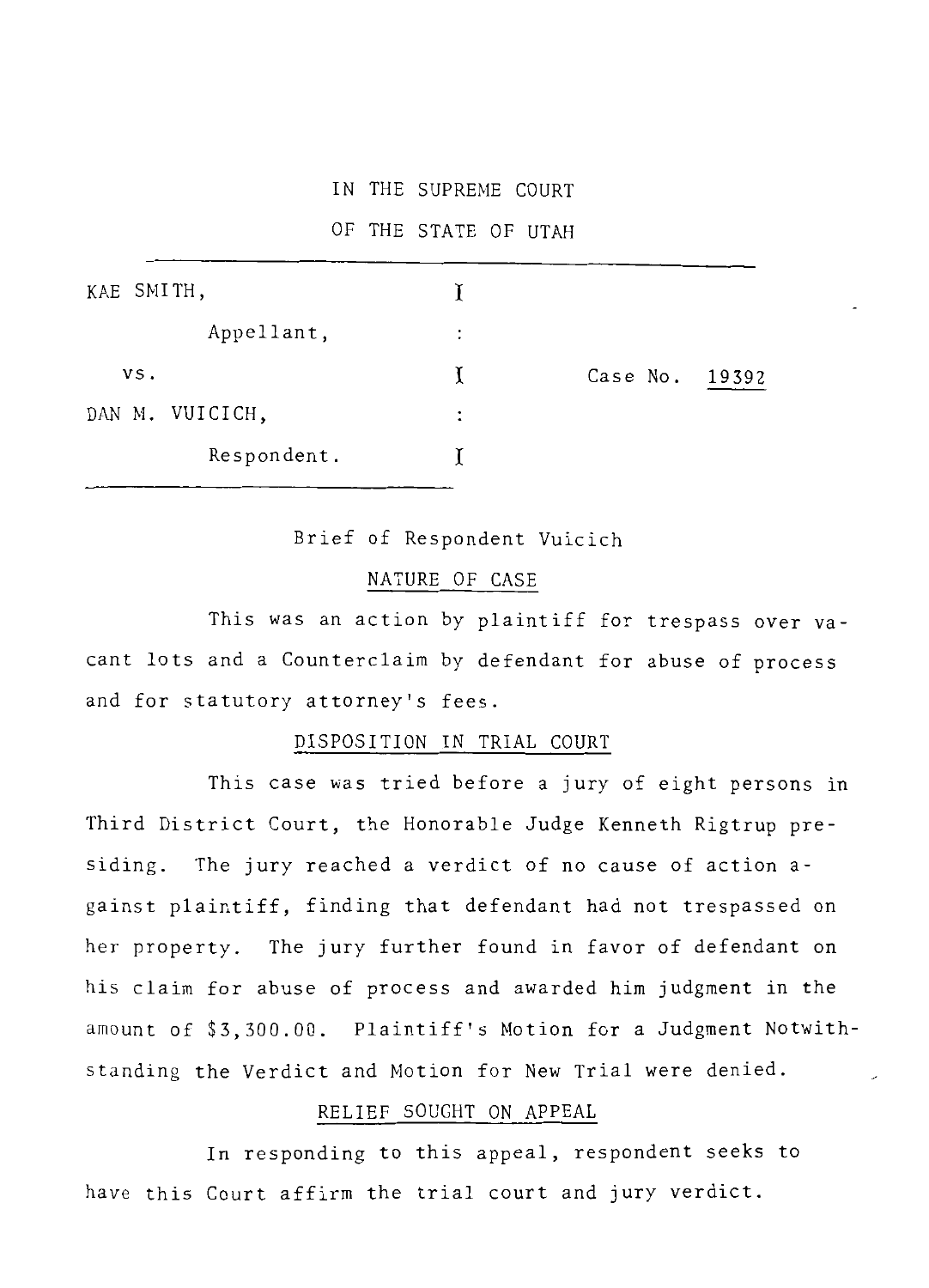#### STATEMENT OF FACTS

Respondent agrees with the statement of facts set forth in appellant's brief, except as to appellant's character. ization of respondent's Counterclaim. Defendant/respondent counterclaimed against plaintiff/appellant, claiming that plaintiff had consented to defendant's crossing the subject property; that plaintiff's property was not damaged, that defendant improved plaintiff's property (by construction of a retaining wall adding support to the slope of plaintiff's property and by cleaning plaintiff's property), and that in bringing this action under those circumstances, plaintiff acted maliciously, with inten' to defraud and committed an abuse of process. Record 009-011.

#### ARGUMENT

#### POINT I.

APPELLANT IS PRECLUDED FROM RAISING, FOR THE FIRST TIME ON APPEAL, THE DEFENSE OF FAILURE TO STATE A CLAIM UPON WHICH RE-LIEF CAN BE GRANTED.

Appellant has claimed for the first time on appeal that respondent's Counterclaim does not state a cause of action upon which relief can be granted, and that this Court should therefore order a dismissal of the Counterclaim and the entenn; of a judgment of no cause of action on that Counterclaim. Appellant concedes in her brief that "the first consideration is whether this defense may be raised at this late date." Appellant's Brief at 2. However, appellant contends that Rule  $12(h)$ 

 $-2 -$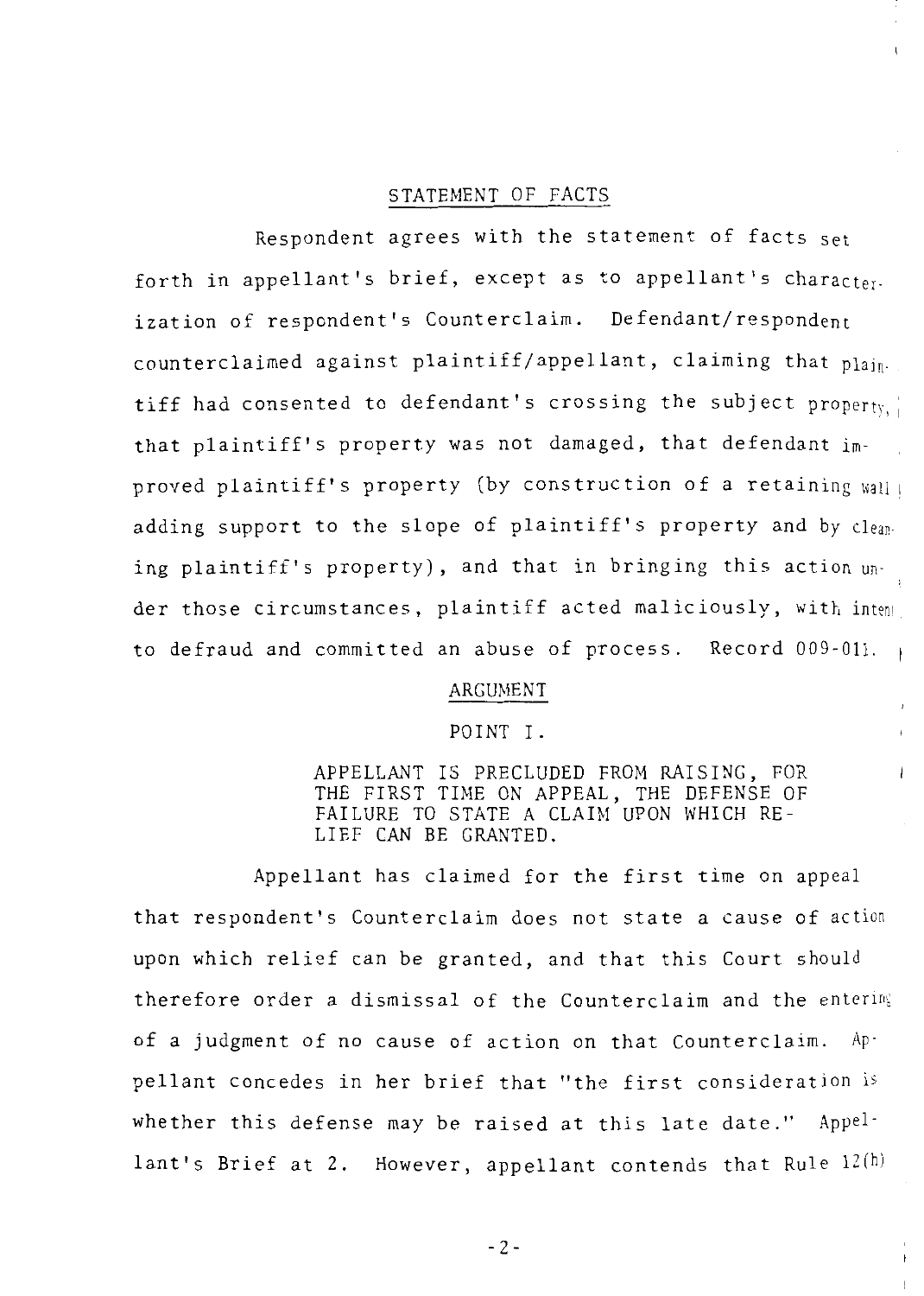of the Utah Rules of Civil Procedure permits this defense to be raised for the first time on appeal.

Rule 12(h) of the Utah Rules of Civil Procedure provides in pertinent part:

> A party waives all defenses and objections as hereinbefore provided or, if he has made<br>no motion, in his answer or reply, except<br>(1) that the defense of failure to state a claim upon which relief can be granted...<br>may also be made by a later pleading, if one<br>is permitted, or by motion for judgment on<br>the pleadings or at the trial on the merits....<br>The objection or defense, if made at the tri shall be disposed of as provided in Rule lS(b) in light of any evidence that may have been received.

Appellant has not complied with any of the various alternative methods for raising the defense of failure to state a claim upon which relief can be granted as against respondent's Counterclaim for abuse of process. Counsel for plaintiff/appellant filed a Motion to Dismiss defendant/respondent's Counterclaim, Record at 029, but in his supporting memorandum and at argument on that motion, he only sought dismissal of that part of defendant/respondent's Counterclaim that sounded in malicious prosecution, not abuse of process. Id. at 030-035, 037-038. Subsequently, appellant never even answered respondent's Counterclaim No defense of failure to state a claim upon which relief can be granted was raised at trial, either, as evidenced by the Record and the lack of any Order having been entered on said issue in accordance with Rule lS(b).

-3-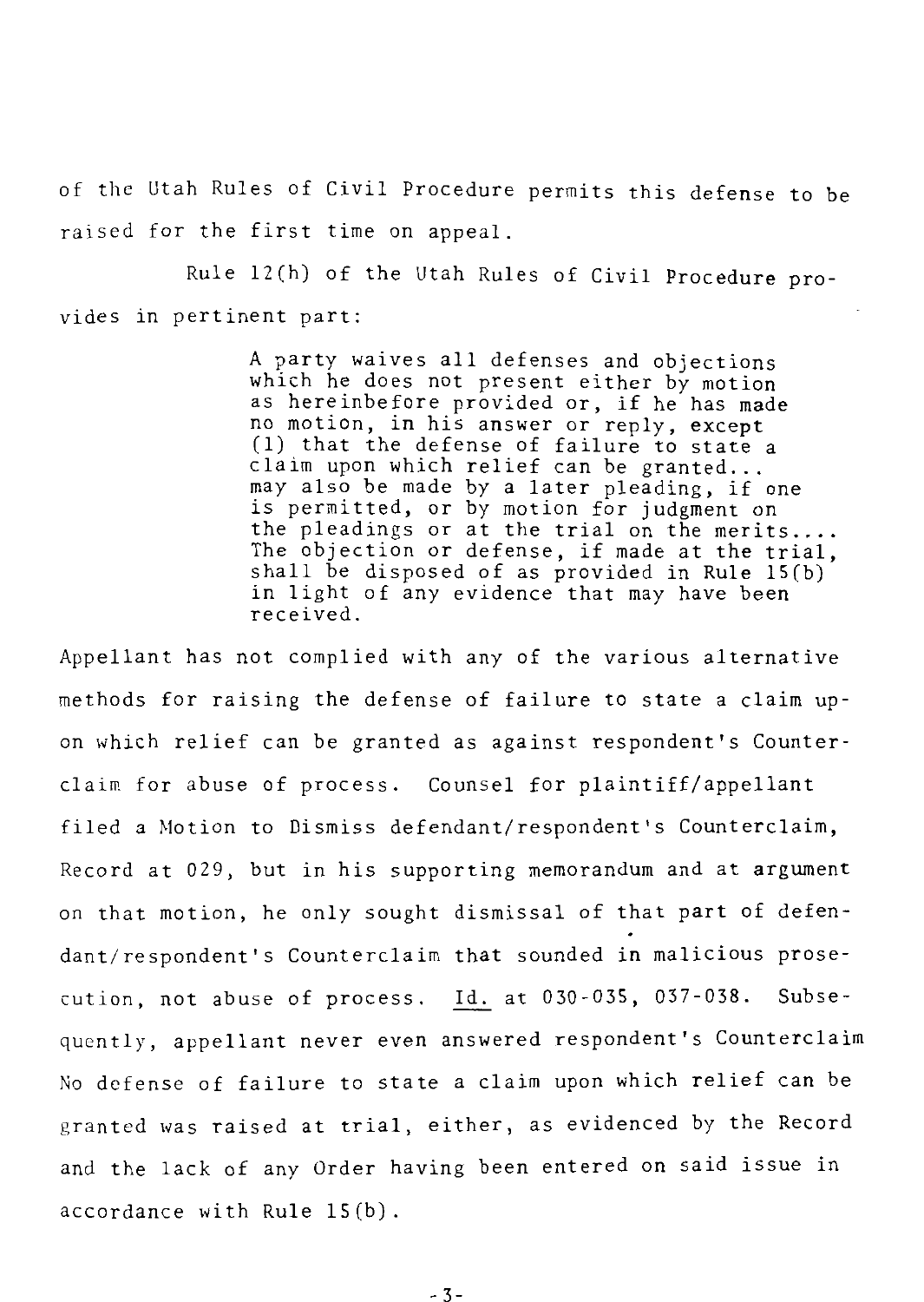The latest possible time that Rule  $12(h)$  permits a party to raise the defense of "failure to state a claim", is at trial. The provision of Rule  $12(h)$  allowing the defense to be raised by "a later pleading" does not include a Brief on  $A_{D}$ . peal, since Rule 7(a) designates the documents that are classified as "pleadings", and appellant's Brief on Appeal does not fall within that category.

Since the cause of action of abuse of process set forth in respondent's Counterclaim was never challenged by appellant up and through the end of trial, and since respondent had no notice whatsoever that appellant intended to claim that the Counterclaim failed to state a claim upon which relief could  $\mathsf{I}$ be granted, appellant must be precluded from raising this defense at such a late date and for the first time on appeal.

#### POINT II.

#### RESPONDENT"S COUNTERCLAIM DID STATE A CLAIM FOR ABUSE OF PROCESS UPON WHICH RELIEF COULD BE GRANTED.

Appellant contends that respondent's Counterclaim was deficient because there were "no particulars stated in the subject pleading" and because respondent did not claim that the subject action was brought "without probable cause." Appellant's Brief at 3. Notably, lack of probable cause is not an element of an abuse of process cause of action. W. Prosser, Law of Torts §121 at 856-58 (4th ed. 1971).

 $-4-$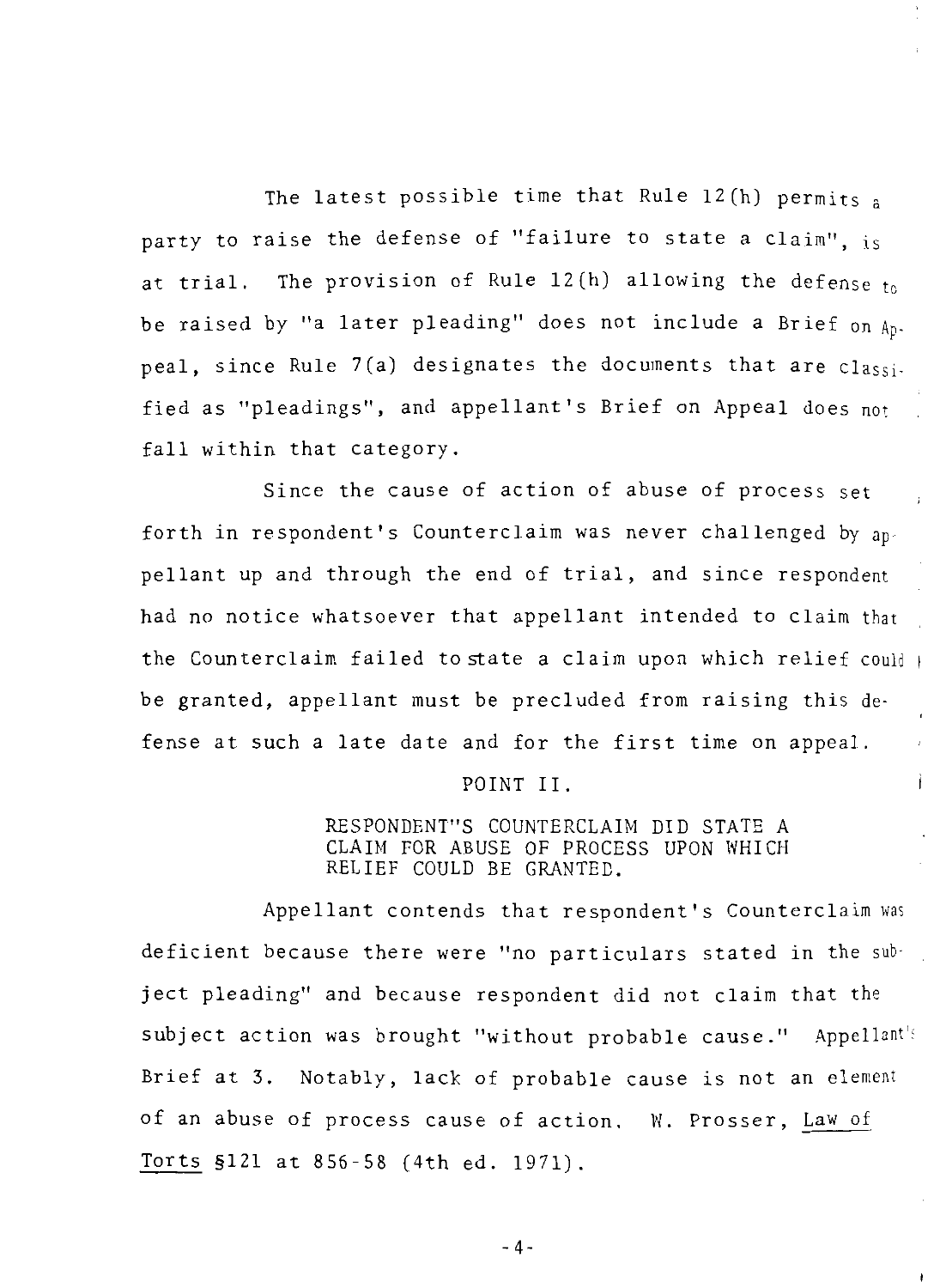The requirements of notice pleading do not mandate or even encourage the type of pleading suggested by appellant. Rule S(a) of the Utah Rules of Civil Procedure merely requires a "short and plain statement of the claim showing that the pleader is entitled to relief" although Rule 9(b) states that "in all averments of fraud or mistake, the circumstances constituting fraud or mistake shall be stated with particularity." (Emphasis added) . It also provides that "malice, intent, knowledge, and any other condition of mind of a person may be averred generally". Respondent's Counterclaim conformed to those requirements, alleging facts sufficiently encompassing all of the elements of a cause of action for abuse of process - misuse of civil process "for an end other than that which it was designed to accomplish." W. Prosser, supra.

Specifically, respondent's Counterclaim alleged that:

Plaintiff had consented to defendant's ac- tivities on the subject property;

Plaintiff's property was vacant and unimproved, and defendant's activities caused no injury to said property;

The value of plaintiff's property increased through such activity;

Defendant's independent contractors restored and improved the subject property;

"Plaintiff has no basis for alleging that damage has been done to the subject property, and has commenced this meritless action

-5-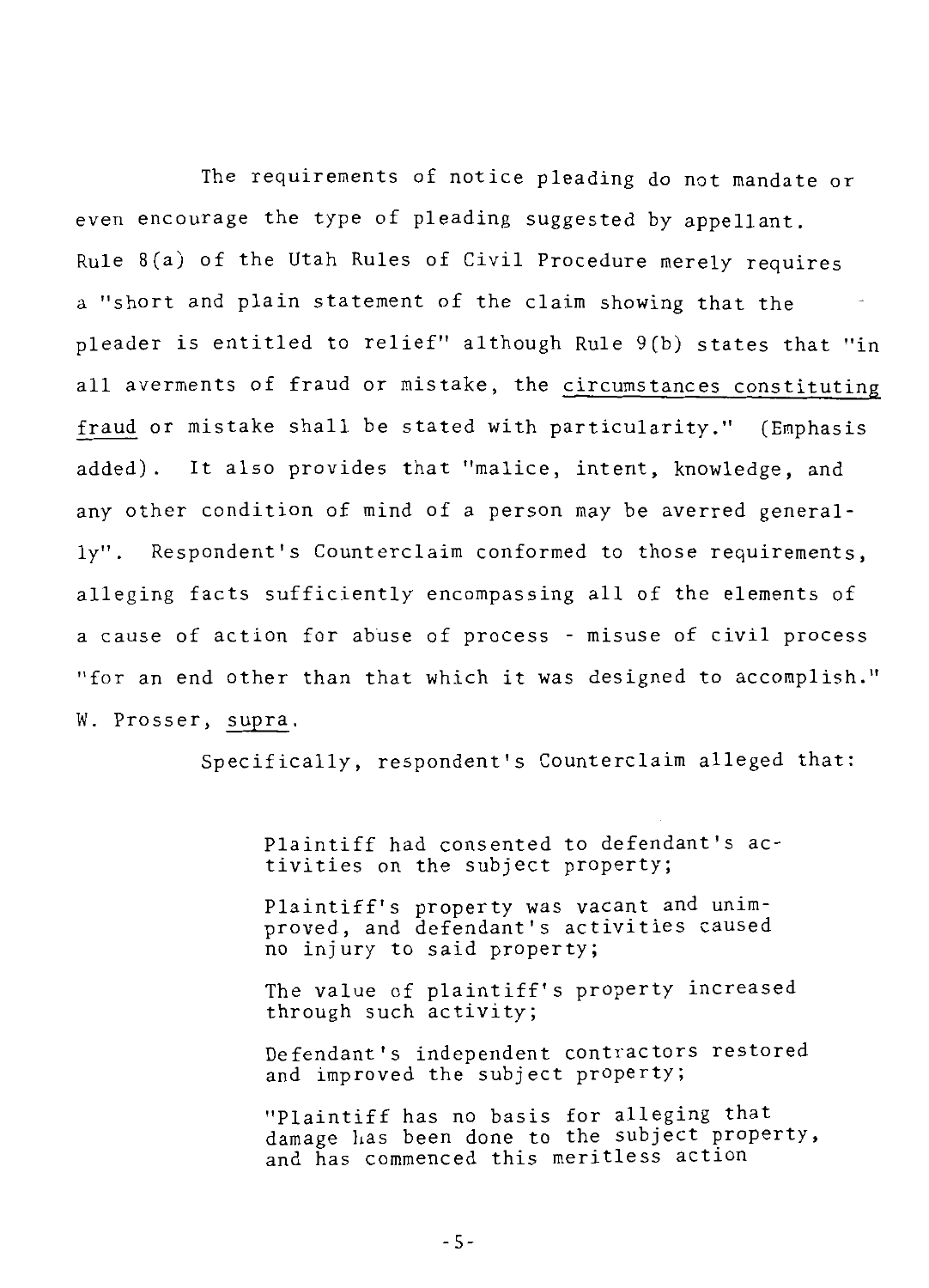against defendant maliciously and with the intent to defraud defendant";

Defendant incurred damages as a result of plaintiff's action.

Record at  $009-011$ . Accordingly, respondent's Counterclaim was entirely adequate in alleging that appellant did not have any basis or cause for bringing the action, inasmuch as she had  $q_{i\nu-1}$ en respondent permission to use her property, that the property was not damaged but actually improved, and by way of general  $a_{i,j}$ legation, that appellant was acting maliciously and with intent to defraud in bringing the action against respondent. The Counterclaim stated the necessary facts and circumstances surroundthe claim such as to provide appellant with fully adequate notice of the nature of respondent's claim.

POINT III.

THE EVIDENCE AT TRIAL FULLY SUPPORTED RES-PONDENT'S CLAIM FOR ABUSE OF PROCESS, IN-CLUDING AN IMPROPER PURPOSE ON THE PART OF APPELLANT.

At trial, respondent established that appellant had initiated the subject action knowing that she did not have a valid cause of action and therefore, the only possible purposes for bringing such a suit would be improper, such as vexing and harassing respondent or attempting to obtain a judgment through false testimony.

There was an abundance of testimony presented at trial to support respondent's claim that appellant had given her

-6-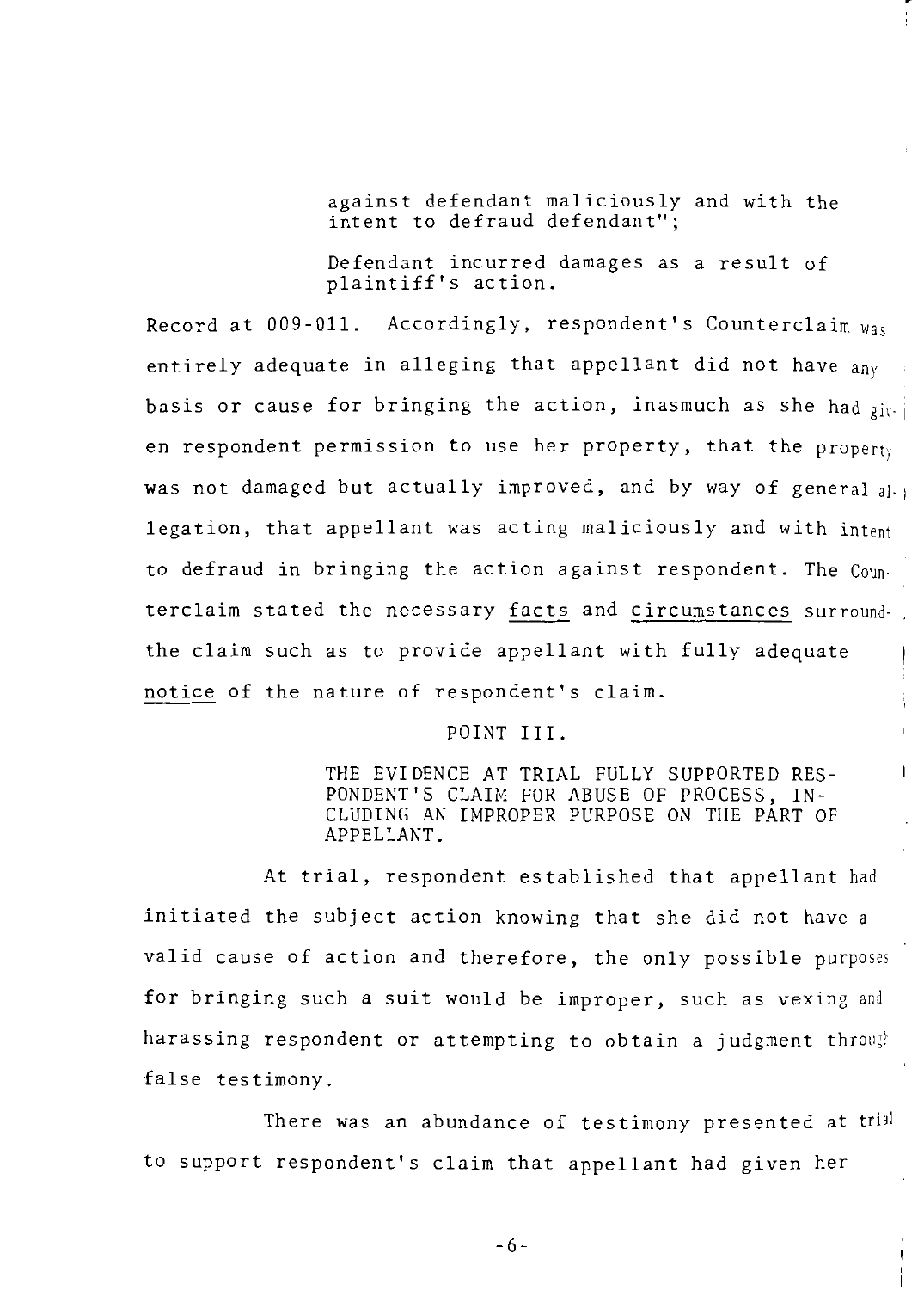permission for him to cross her property, and that her vacant lots were not damaged in the least, but rather improved as a result of respondent's activities on that property.

Defendant/respondent, Dan Vuicich testified that plaintiff/appellant gave him and his general contractor her permission to have the pieces of construction equipment cross her property in order to gain access to his lot. Reporter's Partial Trial Transcripts at 16-17 (Record at 0158-0159). The general contractor on the project confirmed respondent's testimony that appellant had given her verbal authorization to cross the lots:

| Ron Wilkins: | And so she told me that if<br>we had no other way to cross<br>the lot that we could do so<br>twice. |
|--------------|-----------------------------------------------------------------------------------------------------|
| Q:           | Did you understand that to<br>mean crossing whatever piece<br>of property you needed twice<br>each? |
| A :          | Yes.                                                                                                |
| Q:           | Are there any other limita-<br>tions given on the permission?                                       |
| A :          | Not that I remember.                                                                                |
| .            |                                                                                                     |
| Q:           | Did you have any doubt when<br>you left that you had her per-<br>mission?                           |
| А :          | Absolutely not.                                                                                     |
|              |                                                                                                     |

Id. at 74-76 (Record at 0216-0218). This evidence was supported by additional testimony that respondent went to extraordinary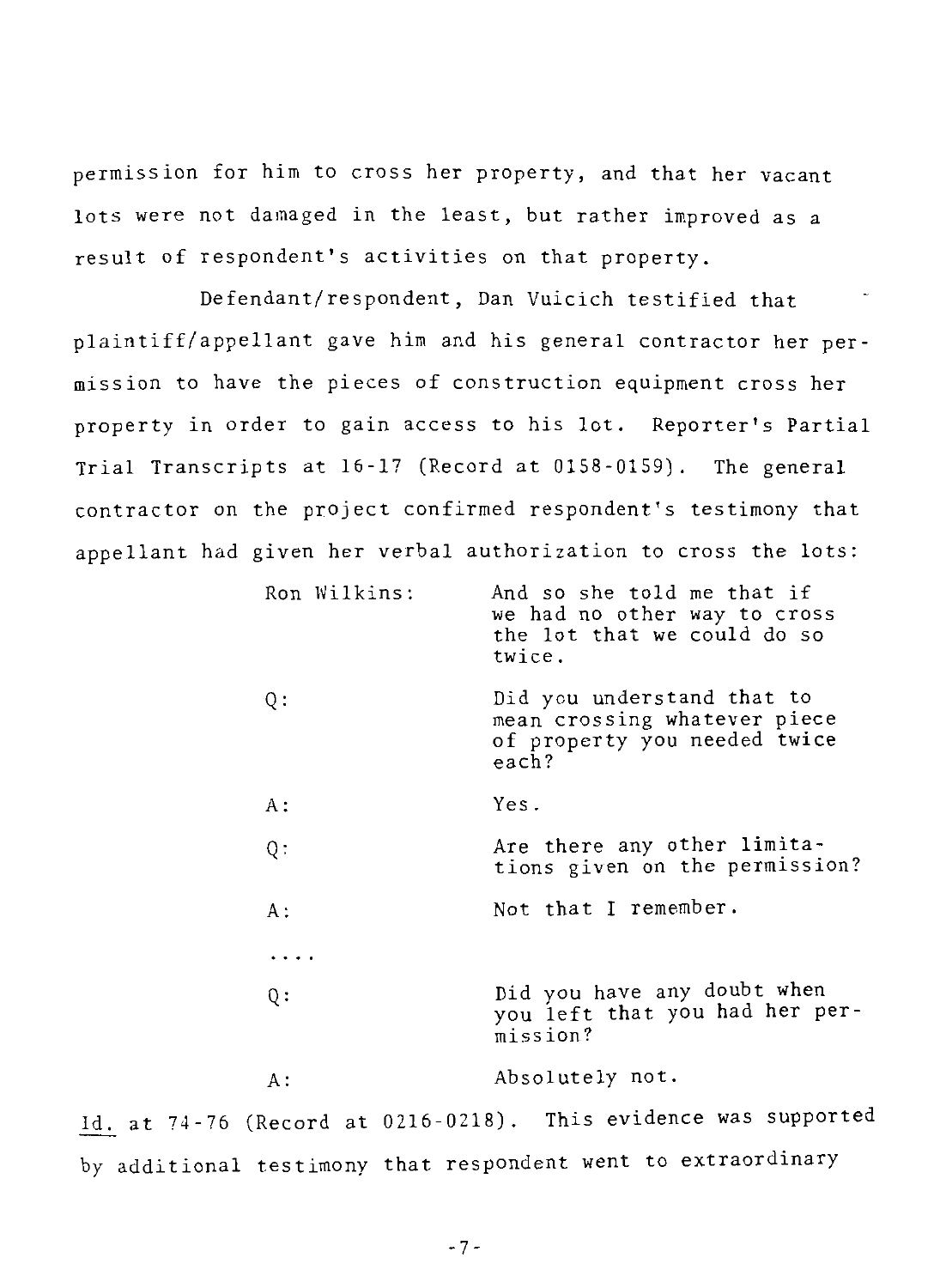lengths to insure compliance with appellant's authorization  $t_0$ cross the property, and to make certain that appellant's vacant lots were left in at least as good a condition as prior to the crossing of the equipment. For example, evidence was presented that respondent went to extra expense to pump the cement for the construction project over the top of his house. Testimony of Dan Vuicich, Id. at 27-28 (Record at 0169-0170); Testimony of Ron Wilkins, Id. at 79 (Record at 0221). Lumber was hauled by hand from the street below respondent's house, and a neighbor's driveway was used for removal of the dirt from the projec: Testimony of Ron Wilkins, Id. at 79-80 (Record at 0221-0222); Testimony of Dan Vuicich, Id. at 27-28 (Record at 0169-0170). Ron Wilkins, the general contractor, also hired the best excavator available, cautioned him to take extra care, and insured limited crossings of appellant's property. Testimony of Ron  $\mathbf{f}$ Wilkins, Id. at 76-77 (Record at 0218-0219).

Two neighbors, Larry Paneck, whose property adjoins that of appellant, and Karen Holton, whose property is across the street from that of appellant, Ron Wilkins and Dan Vuicich all testified that appellant's property was in as good or bet· ter condition after the crossings than it was before the equip· ment crossed the property, and that no damage whatsoever was done to that property. Testimony of Larry Paneck, Id. at 35, 43, 45 (Record at 0177, 0185, 0187); Testimony of Karen Holton,

-8-

<sup>3</sup>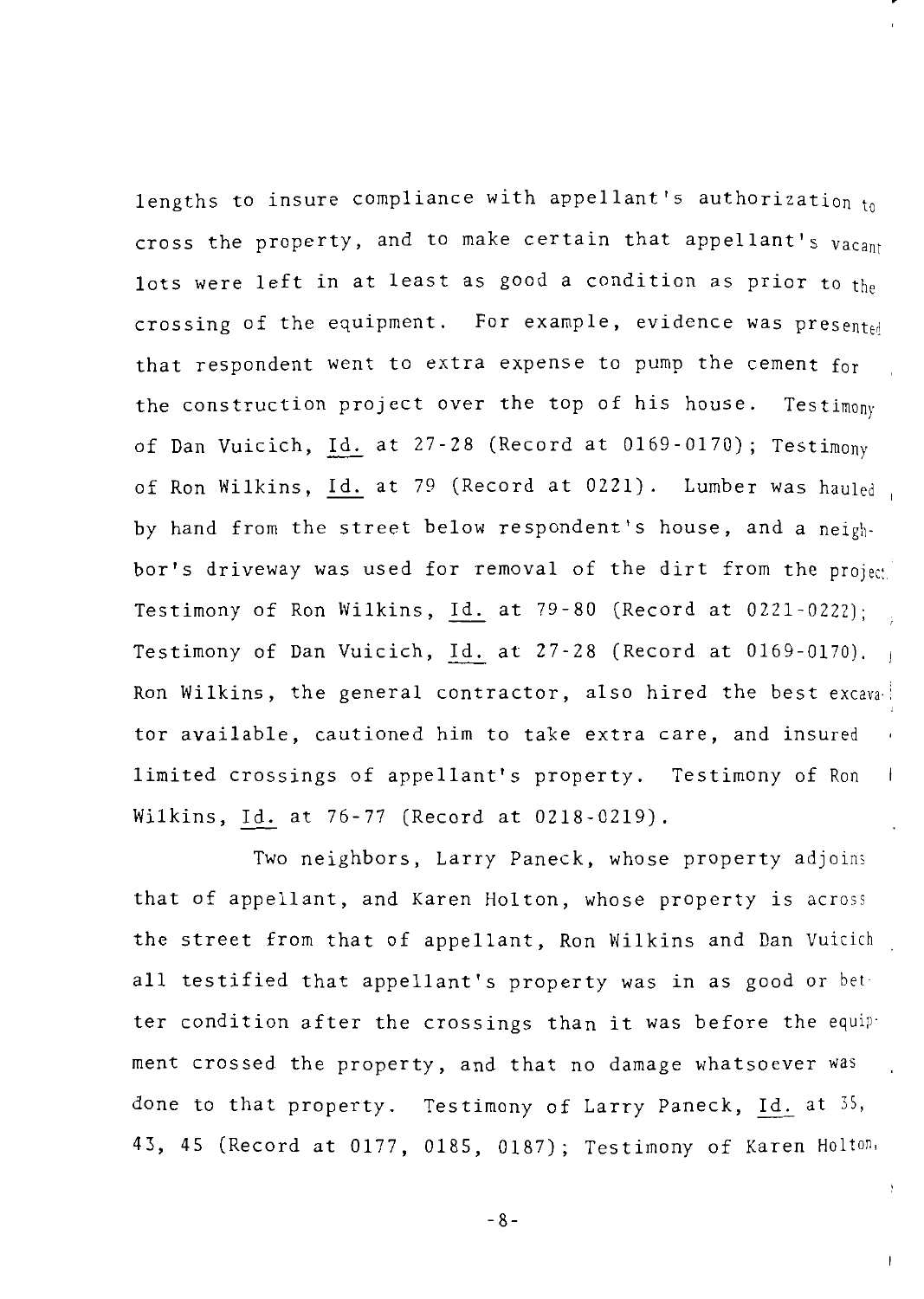87-88, 91 (Record at 0229-0230, 0233); Testimony of Ron Wilkins, Id. at 78-80 (Record at 0220-0222); Testimony of Dan Vuicich, Id. at 28 (Record at 0170). Appellant's property was improved by respondent's activities because of the construction of a retaining wall, as well as the extraordinary efforts of the clean-up crew, which also rebuilt a dirt cliff on the front of appellant's property, which had previously been damaged by children playing in the area. Testimony on Dan Vuicich, Id. at 19, 28 (Record at 0161, 0170); Testimony of Ron Wilkins, Id. at 78-79 (Record at 0220-0221).

At the time of trial, appellant was in the process of selling her property to Robert Cushing, a realtor-contractor. Mr. Cushing testified at trial that appellant's lot was "a perfect lot" for the house that he would be constructing, that he was paying more for the lot than the asking price of similar lots in the area, and that it would be necessary for him to remove eight vertical feet of earth from a front portion of the lot in order to construct a garage on the lot. Testimony of Robert Cushing, Id. at 49-50, 52-54 (Record at 0191-0192, 0194-0196).

In essence, appellant has argued that respondent should not recover under his abuse of process claim since he produced no direct evidence at trial that appellant brought this action for an improper purpose. However, the only direct evidence possible regarding an improper purpose would be an admission of an intent

-9-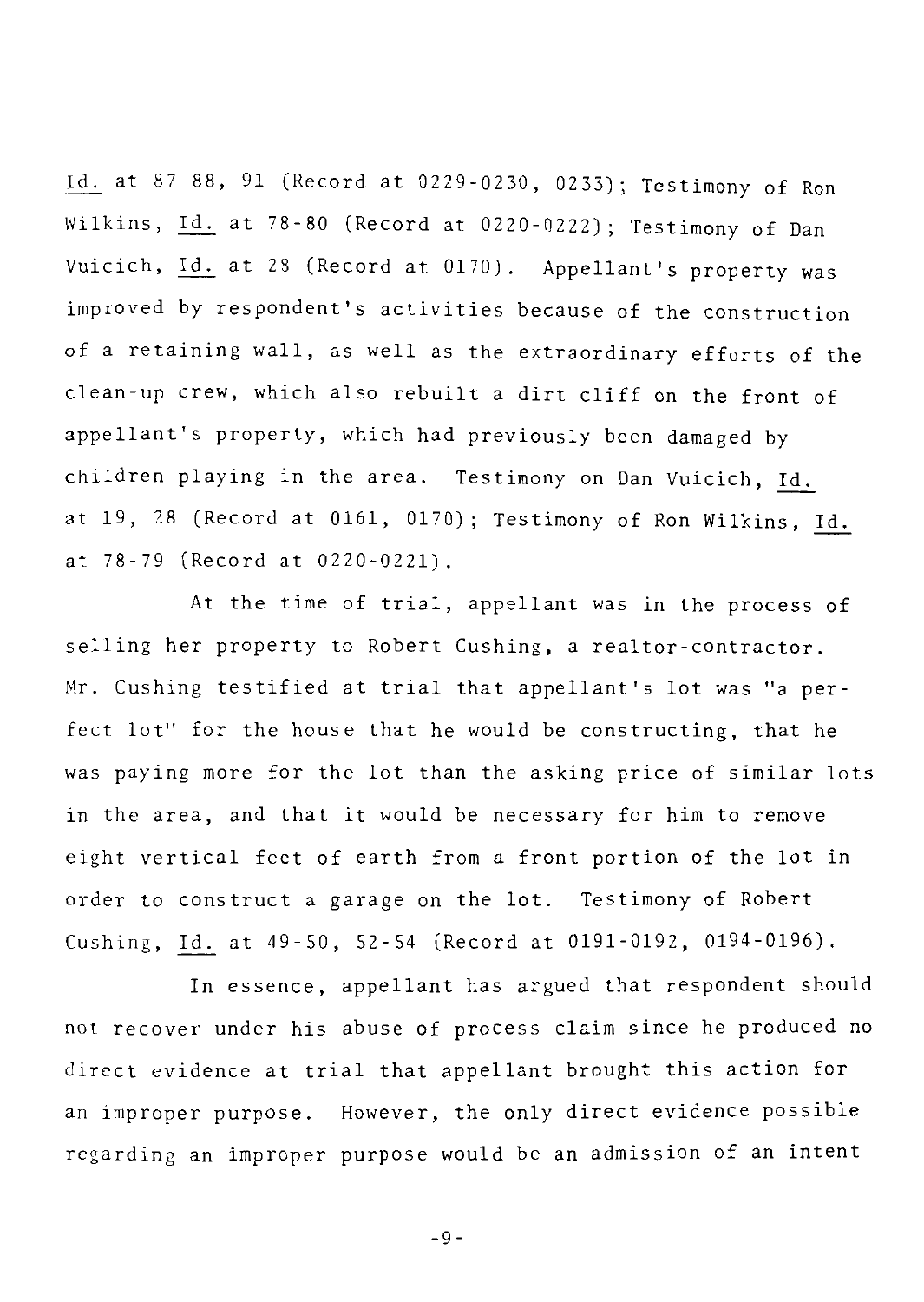to vex, harass or extort by plaintiff/appellant. The lack of such an admission does not prevent the jury from drawing reasonable inferences from the weight of the evidence presented at trial. In a recent opinion of this Court in a case that was similar in many respect to the case at bar, Leigh Furniture and Carpet Company v. Isom, 657 P.2d 293 (Utah 1982), thi; Court affirmed a jury award of compensatory damages under a Counterclaim for intentional interference with prospective economic relations. In doing so, this Court ruled that all conflicts in the evidence from trial must be

> resolved in favor of the prevailing party and all evidence viewed and inferences drawn in the light most supportive of the verdict of the jury, Cintron v. Milkovich, Utah 611 P.2d 730, 732 (1980); Ute-Cal Land Development Corp. v. Sather, Utah 605 P.2d 1240, 1245 (1980); Lamkin v. Lynch, Utah 600 P.2d 530, 531 (1979).

> > $\mathbf{r}$

v.

í.

657 P.2d at 296-97.

Similarly, in this case, there was substantial evidence presented at trial to support the jury's inferences that plaintiff/appellant had an improper purpose in bringing this action, justifying a verdict in favor of respondent on his Counterclaim.

#### CONCLUSION

Appellant's contention on appeal that respondent's Counterclaim fails to state a cause of action upon which reliei

 $-10-$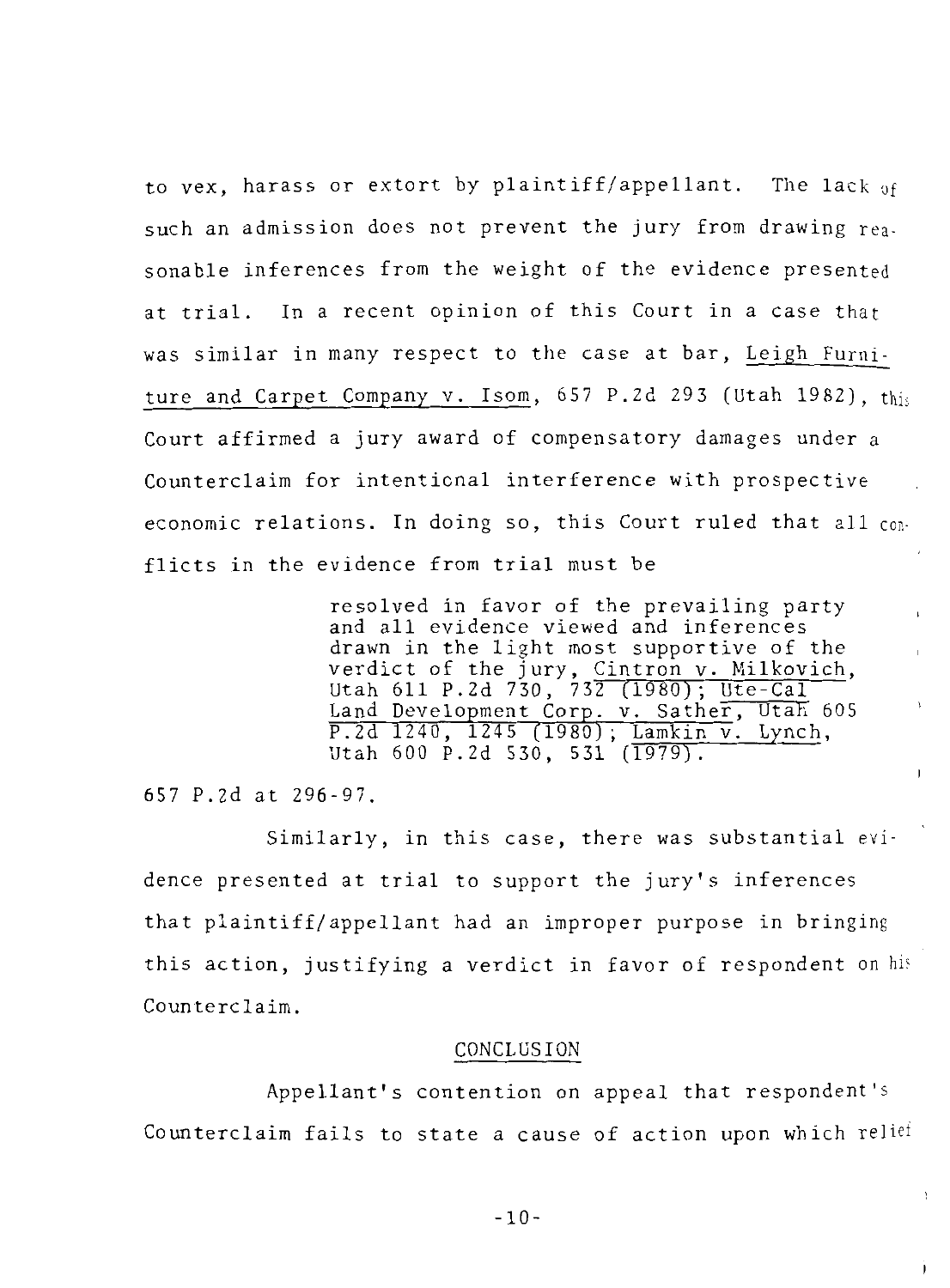can be granted, and that the Counterclaim must be dismissed, is incorrect and improperly raised at this point in the action. Rule 12(h) of the Utah Rules of Civil Procedure does not allow such a defense to be raised for the first time on appeal. Even if the defense could be raised, respondent's Counterclaim states sufficient facts and circumstances to support a claim based on abuse of process. Finally, appellant contends that there is insufficient evidence in the Record to support the jury's verdict on respondent's Counterclaim for abuse of process. However, the references to the Record set forth above demonstrate that there was substantial evidence from which the jury could infer that plaintiff/appellant had no possible justification for bringing this suit, and that her purpose for bringing this suit was therefore improper. Accordingly, the jury's verdict on the Counterclaim and resulting iudgment must be affirmed.

DATED this  $7<sup>t</sup>$  day of May, 1984.

RICHARDS, BRANDT, MILLER & NELSON

<sup>0</sup>*{* /' //(,'

DAVIES Attorneys for Respondent